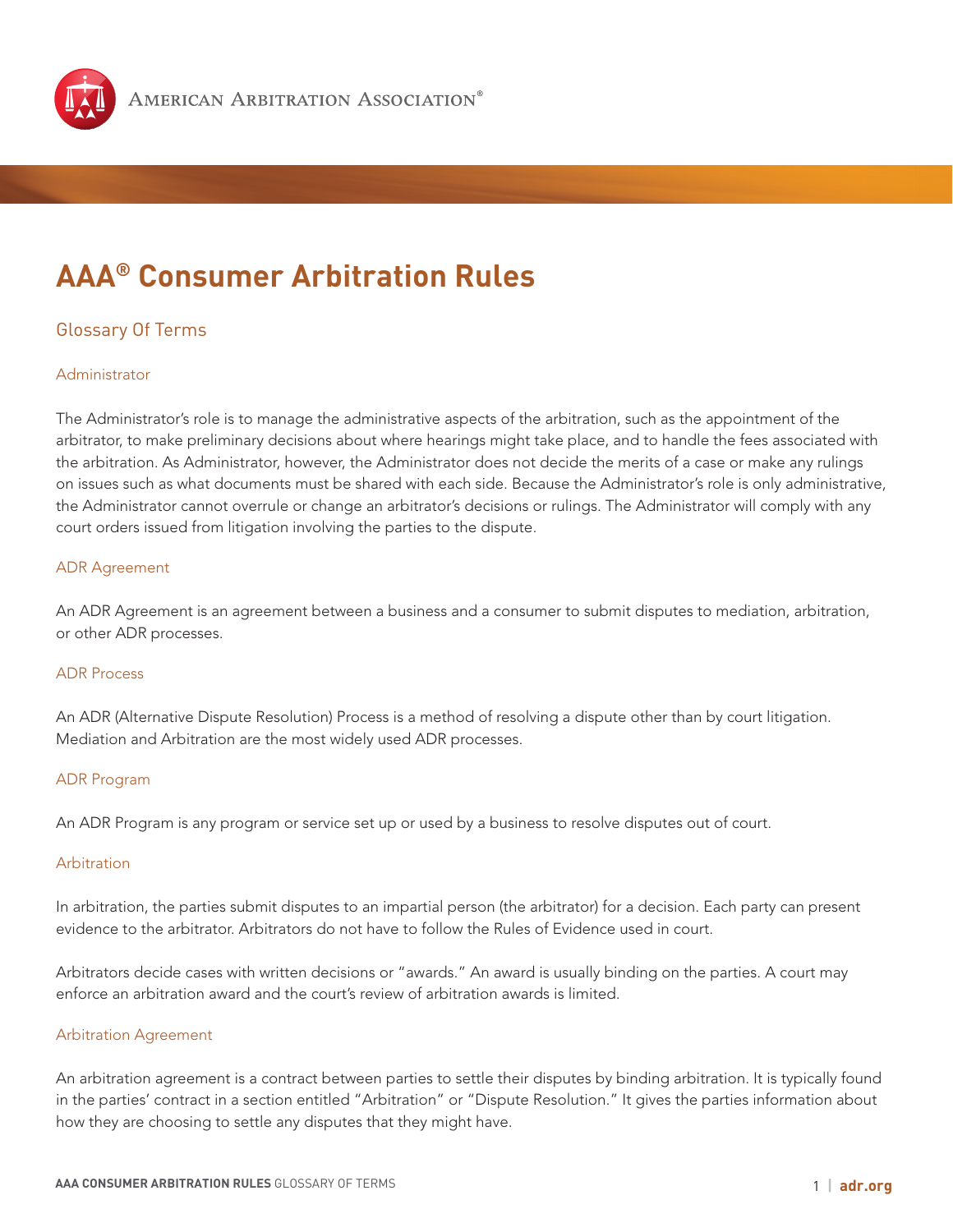

#### Arbitrator

Arbitrators are neutral and independent decision makers who are not employees of the administrator. Except where the parties to a case reach their own settlement, the Arbitrator will make the final, binding decision on the dispute and render it in writing, called the Award. The Arbitrator makes all the procedural decisions on a case not made by the administrator or not decided jointly by the parties. The Arbitrator may grant any remedy, relief, or outcome that the parties could have received in court, including awards of attorney's fees and costs, in accordance with the law(s) that applies to the case.

Once appointed to a case, an Arbitrator may not be removed by one party without the other party's consent or unless the administrator determines an Arbitrator should be removed and replaced by another Arbitrator chosen by the administrator in a manner described in these Rules.

#### Case Administrator

The Case Administrator is the AAA's employee assigned to handle the administrative aspects of the case. He or she does not decide the case. He or she manages the case's administrative steps, such as exchanging documents, matching schedules, and setting up hearings. The Case Administrator is the parties' contact point for almost all aspects of the case outside of any hearings.

#### Claimant

A Claimant is the party who files the claim or starts the arbitration. Either the consumer or the business may be the Claimant.

## Demand for Arbitration (also referred to as "Demand")

The written document created by the claimant that informs the respondent that it wishes to arbitrate a dispute. This document provides basic information about the dispute, the parties involved and what the claimant wants as a result of the arbitration.

#### Documents-Only Arbitration

In a Documents-Only Arbitration, the parties submit their arguments and evidence to the arbitrator in writing. The arbitrator then makes an award based only on the documents. No in-person or telephone hearing is held.

#### Independent ADR Institution

An Independent ADR Institution is an organization that provides independent and impartial administration of ADR programs for consumers and businesses. The American Arbitration Association® is an Independent ADR Institution.